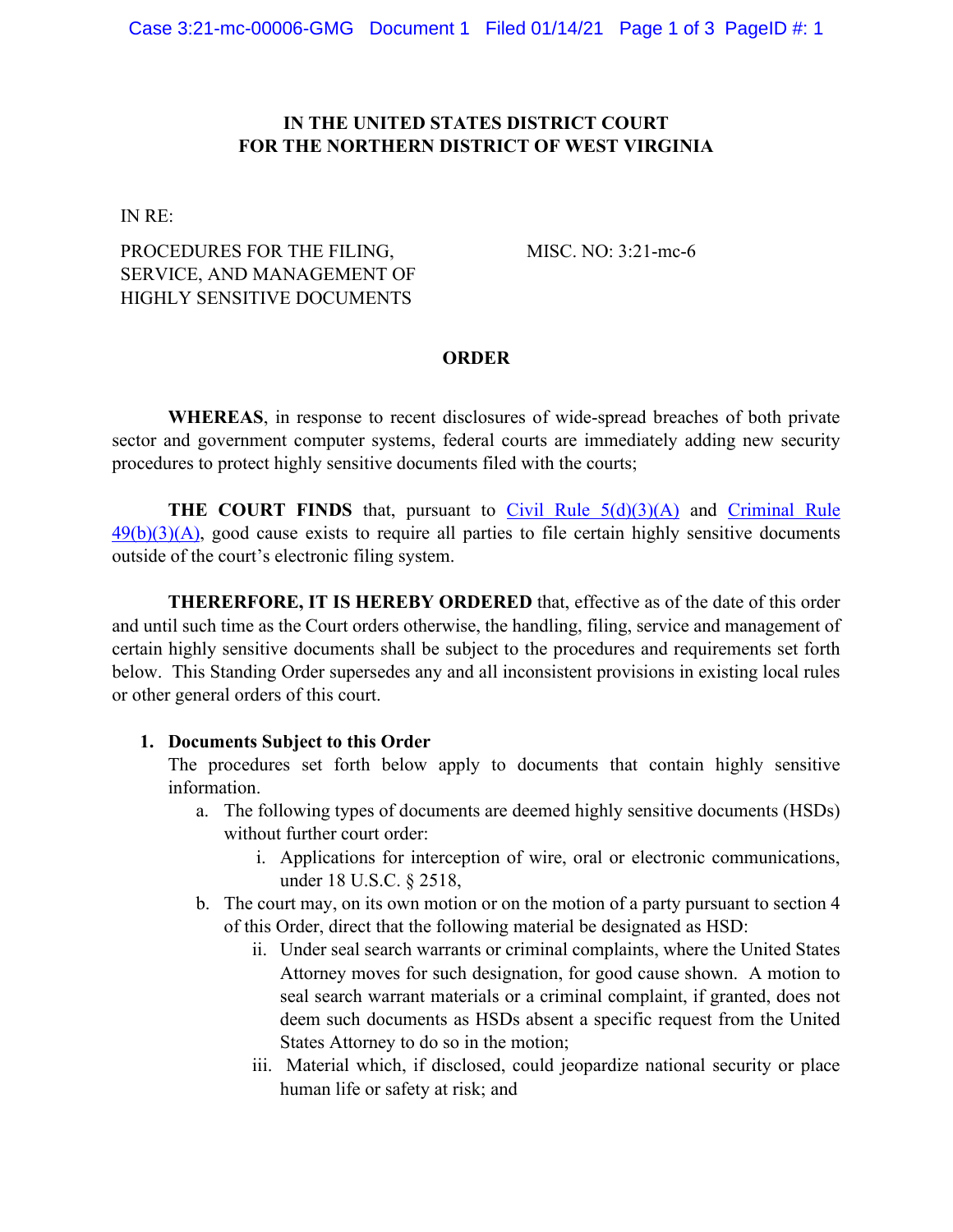- iv. Materials which, if disclosed to a foreign power or its agents (as defined by 50 U.S.C. § 1801), would be unlawful under U.S. law or would substantially assist a foreign power or its agents in the development of that foreign power in competing commercial product or products with military applications.
- c. The following types of documents generally are not considered HSDs: Presentence reports, pretrial release reports, filings and documents related to petitions for compassionate release and/or other sentencing relief, pleadings related to cooperation in most criminal cases, social security records, administrative immigration records, and sealed filings in many civil cases.
- d. Any dispute as to whether a document is an HSD shall be resolved by the presiding judge or, when no presiding judge is assigned, the chief judge.

## **2. Providing HSDs to Clerk or Judicial Officers**

When an HSD or proposed HSD is provided to the Clerk or a judicial officer in advance of filing, it must be provided in paper copy by hand delivery or mail.

# **3. Filings through Judicial Officer**

An HSD submitted to, or generated by, a judicial officer shall be filed in paper form to the Clerk. The Clerk's Office will file and maintain the HSD in a secure paper filing system.

# **4. Filing of Motions to Treat a Document as an HSD**

- a. If represented by counsel, a party shall file a motion to seal and treat a document as an HSD via CM/ECF under existing procedures, except that a copy of the proposed HSD shall not be filed electronically. Instead, a blank HSD placeholder document shall be attached to the Motion in place of the proposed HSD to reserve a docket number. The motion shall explain why the proposed document should be sealed and afforded treatment as an HSD under the criteria set out in paragraph 1.a. or 1.b. above or why it should otherwise be subject to the heightened protection for HSDs. As soon as practicable after the motion is filed electronically, the filing party shall deliver to the Clerk's Office, by deposit in the Clerk's drop box, two (2) paper copies of the HSD sought to be filed along with a certificate of service. These documents shall be submitted to the Clerk's Office in a sealed envelope marked "HIGHLY SENSITIVE DOCUMENT". The filing party shall place a paper copy of the NEF for the motion filed seeking to treat the document as an HSD, which includes the CM/ECF case number and document number, on the outside of the opposite side of the envelope, and place the proposed HSD and a certificate of service inside the envelope.
- b. If not represented by counsel, a party shall file by paper two (2) copies of a motion to seal. The motion shall explain why the proposed document should be sealed and afforded treatment as an HSD under the criteria set out in paragraph 1.a. or 1.b. above or why it should otherwise be subject to the heightened protection for HSDs. These documents shall be submitted to the Clerk's Office in a sealed envelope marked "HIGHLY SENSITIVE DOCUMENT". On the outside of the envelope